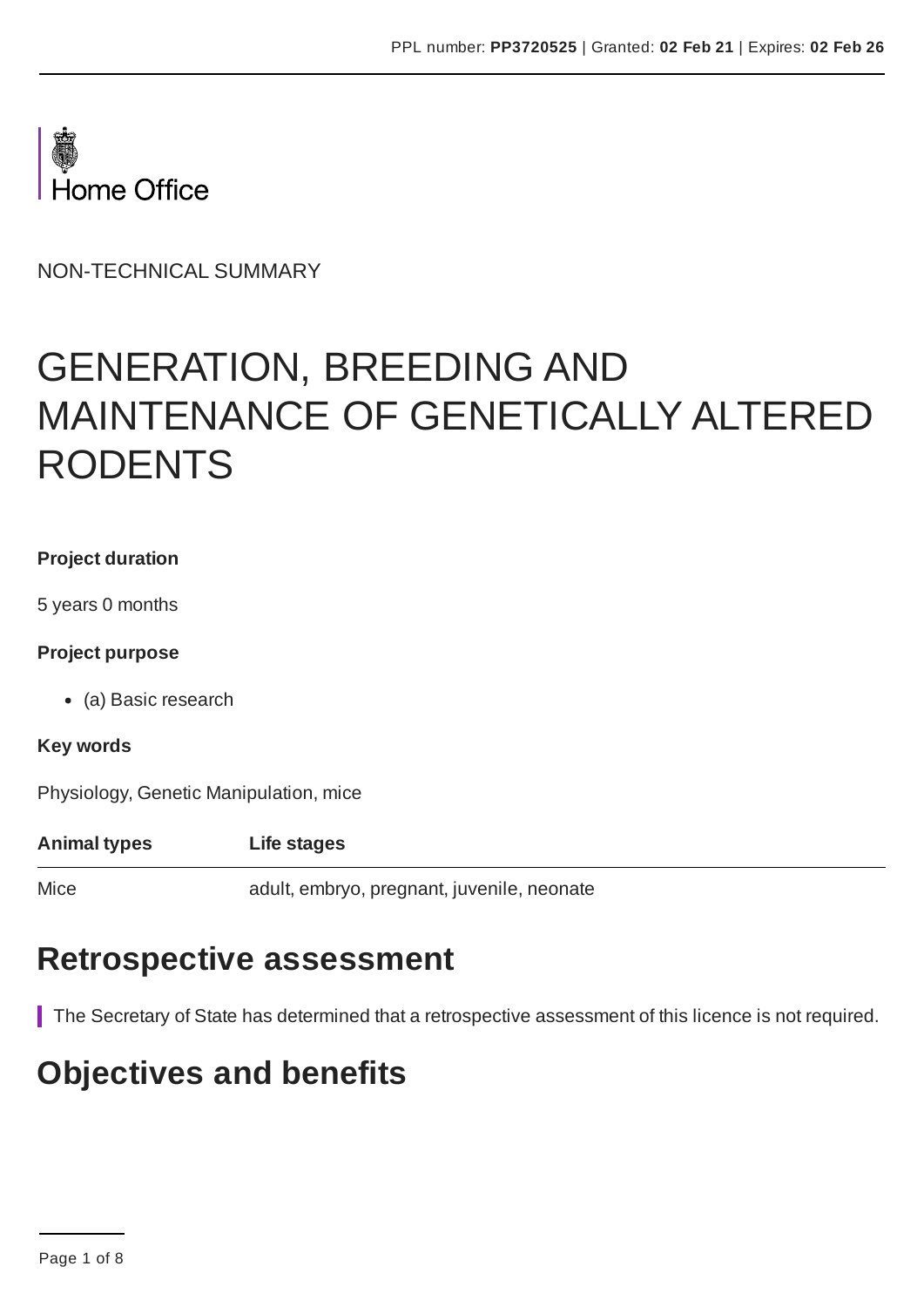#### **Description of the projects objectives, for example the scientific unknowns or clinical or scientific needs it's addressing.**

#### **What's the aim of this project?**

The creation, breeding and supply of novel and established lines of Genetically Altered Animals(GAA). A GAA is a mouse that has had its genome altered through the use of genetic engineering techniques. Genetically Altered mice are commonly used for research as animal models of human diseases, and are also used for research on genes. Mice will be of high health status and defined genetic quality for use in research projects at this and other establishments. Cryopreservation of such lines to provide health and genetic security. Mouse eggs or sperm are frozen in liquid Nitrogen, to avoid loss by contamination, genetic drift or unexpected disasters eg fire in a facility.

**Potential benefits likely to derive from the project, for example how science might be advanced or how humans, animals or the environment might benefit - these could be short-term benefits within the duration of the project or long-term benefits that accrue after the project has finished.**

#### **Why is it important to undertake this work?**

It is recognised how important genetically altered mice are in understanding the pathophysiology of many disease conditions including cancers, cardiac and metabolic diseases, as well as improving our knowledge of basic physiology. Creating, breeding and maintaining genetically modified animals we will ensure that such animals generated are produced to the highest standards of health and welfare enabling more reproducible and publishable research. Thus we are able to recruit top quality research scientists. The animal unit has the expertise in creating, breeding and husbandry of such animals to be in full control of the breeding programmes providing a direct welfare benefit and is administratively efficient to ensure minimum wastage, allowing several research programmes to use the same animal line, breeding to project requirements, all within a specified time frame.

Cryopreservation provides security against genetic drift and health status contamination whilst meeting the 3R's.

#### **What outputs do you think you will see at the end of this project?**

Provision of GA models to researchers, resulting in new knowledge of physiological and disease mechanisms and dissemination via peer reviewed publications

#### **Who or what will benefit from these outputs, and how?**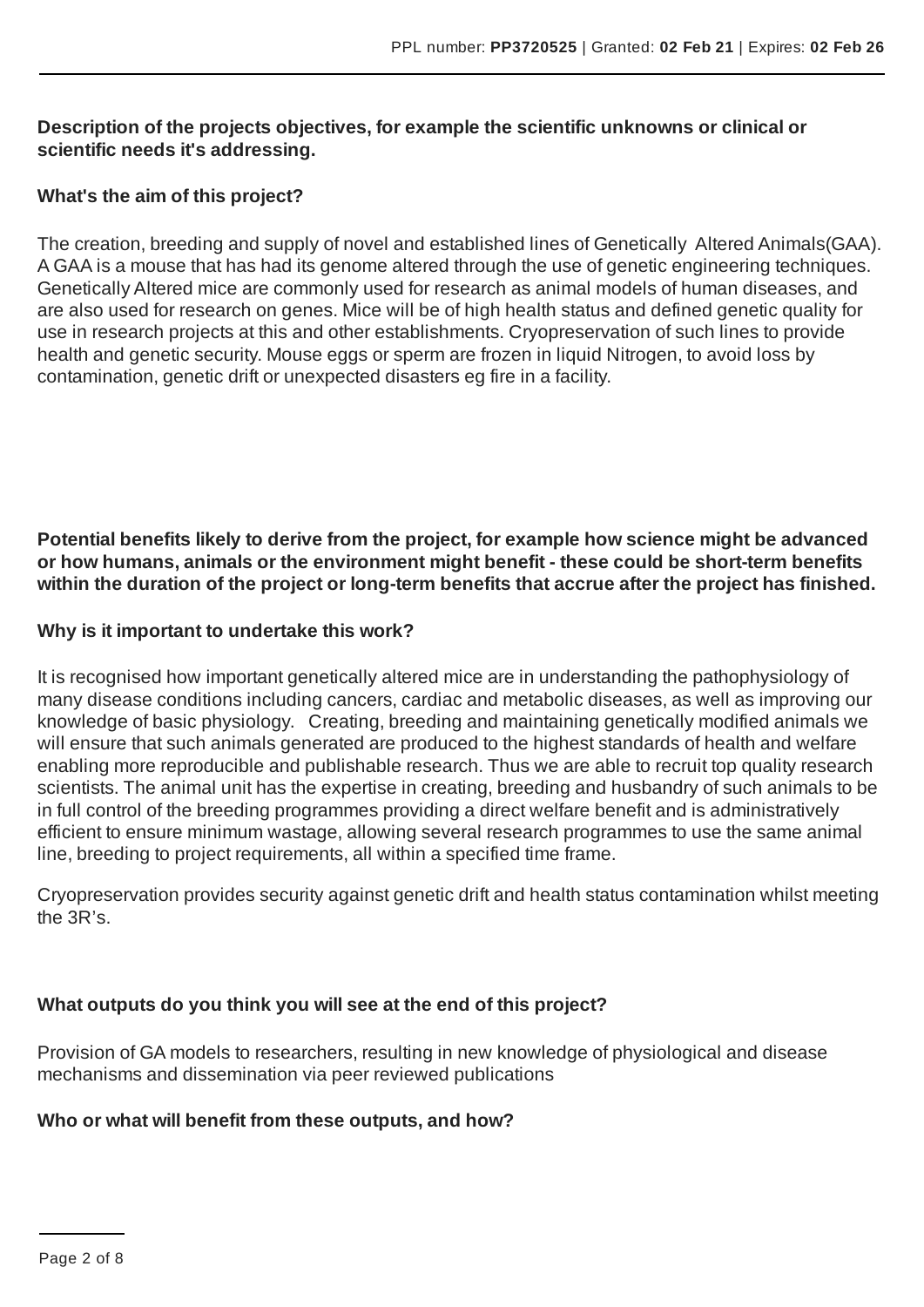Researchers here and their collaborators, other research facilities who do not have the technical expertise to create GA mice.

#### **How will you look to maximise the outputs of this work?**

Peer reviewed publication of the subsequent work on these animals, including encouraging publication of any failures of the approach, collaborations with other institutions.

#### **Species and numbers of animals expected to be used**

• Mice: 53700

### **Predicted harms**

**Typical procedures done to animals, for example injections or surgical procedures, including duration of the experiment and number of procedures.**

#### **Explain why you are using these types of animals and your choice of life stages.**

Mice are a well recognised species for work involving genetic alterations and there are standard protocols, methods and reagents used that have been optimised for this species and acknowledged benefits for use.

#### **Typically, what will be done to an animal used in your project?**

The majority of the animals will be used for the breeding and maintenance of genetically altered or mutant animals. Some animals will undergo surgery as follows-

Typically female mice will be mated with vasectomised (Sterile) male mice to induce pseudopregnancy(In mammalian species, pseudo-pregnancy is a physical state whereby all the signs and symptoms of pregnancy are exhibited, with the exception of the presence of a foetus, creating a false pregnancy). They will then undergo a minor surgical procedure, under general anaesthesia, to implant previously genetically modified embryos into the oviduct. During this procedure analgesia will be administered. The females will be allowed to recover and give birth. Aseptic technique will be observed throughout. The resulting offspring will have a small piece of ear tissue removed to confirm the genotype.

#### **What are the expected impacts and/or adverse effects for the animals during your project?**

superovulation-There may be momentary pain on 2 occasions when an I. P, an injection into the abdomen, is administered.

Recipients- A female mouse will have a small, less than 1 cm incision, to expose the Uterus, enabling delivery of embryo's into the uterus. Mice recover rapidly and, in our hands, without complications. Anaesthesia, analgesia and aseptic technique used to prevent pain and infection.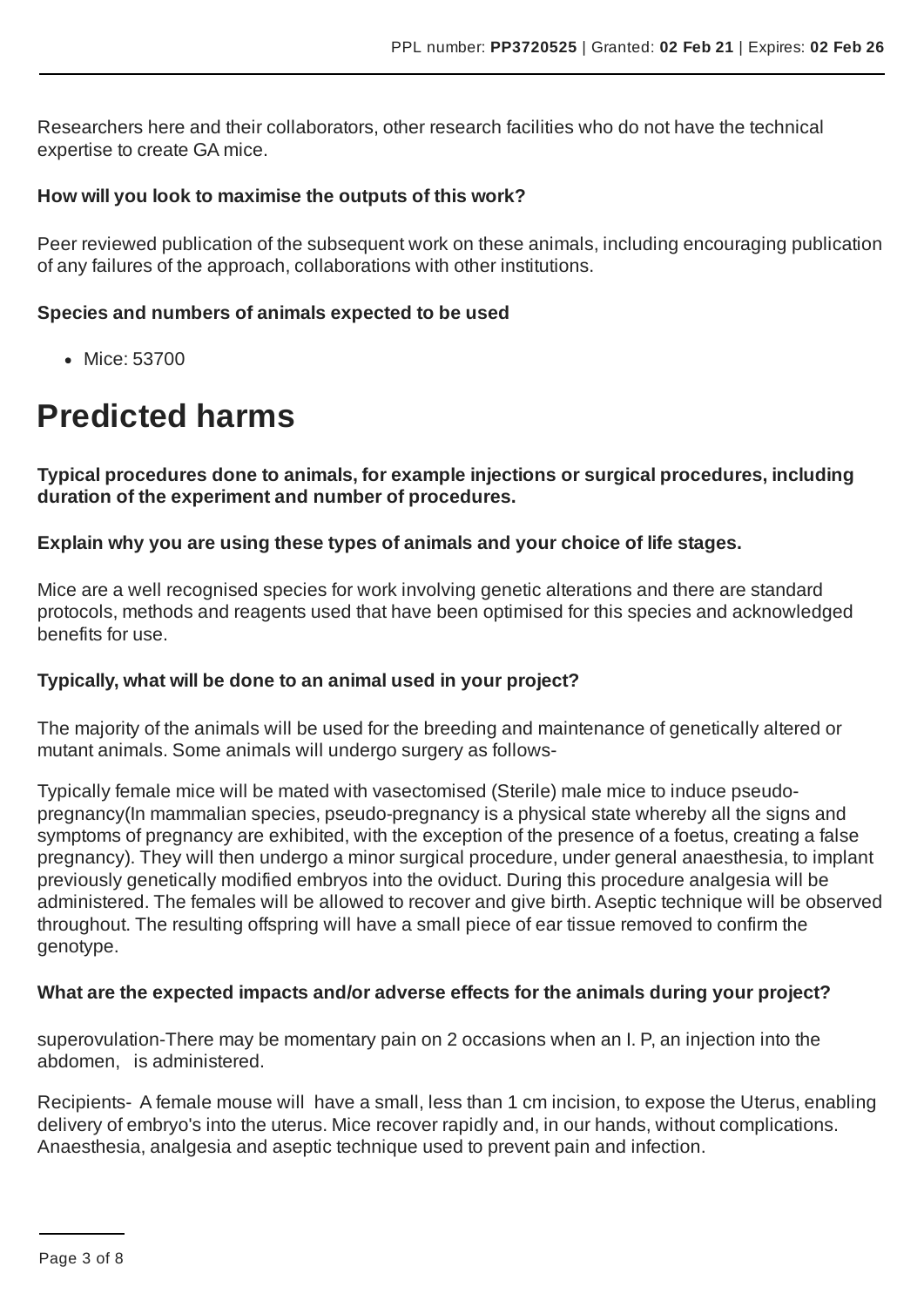vasectomy-Minor surgery from which mice recover rapidly and, in our hands, without complications.A small incision approximately 5mm, is made into the scrotum and the Vas deferens is cut to render the mouse infertile.Anaesthesia, analgesia and aseptic technique used to prevent pain and infection.

Breeding of genetically altered animals with mild phenotype (the observable traits eg eye colour is a phenotype). These animals are not expected to show any deviation from normal wild type mice.A typical breeding female will have 6-8 litters in her lifetime.

Administration of a transgene inducing or deleting agent may cause minor pain during injection and weight loss as a result of the action of inducing or deleting a gene. Some mice have a gene which is inactive until the mouse is given one of these activating drugs.

#### **Expected severity categories and the proportion of animals in each category, per species.**

#### **What are the expected severities and the proportion of animals in each category (per animal type)?**

The majority, approximately 90%, of the mice are perfectly normal and will suffer severity which is subthreshold. Approximately 5% of the mice will have 2 injections into the abdomen which is mild severity. Some mice, approximately 1%, will undergo minor surgery will have moderate suffering which is expected to be brief and resolve without complication.

A small proportion of the mice will be bred with an altered immune system meaning they could be prone to infection. we will use barriered housing and sterile food and water plus aseptic handling to reduce this risk.

#### **What will happen to animals at the end of this project?**

- Killed
- Kept alive
- Used in other projects

### **Replacement**

#### **State what non-animal alternatives are available in this field, which alternatives you have considered and why they cannot be used for this purpose.**

#### **Why do you need to use animals to achieve the aim of your project?**

New technologies are improving the field of animal transgenesis and they will allow the generation of new mouse models to be applied in biomedical research. First steps in a scientific project will involve in vitro approaches, the final characterisations and applications will require the use of GAAs. The different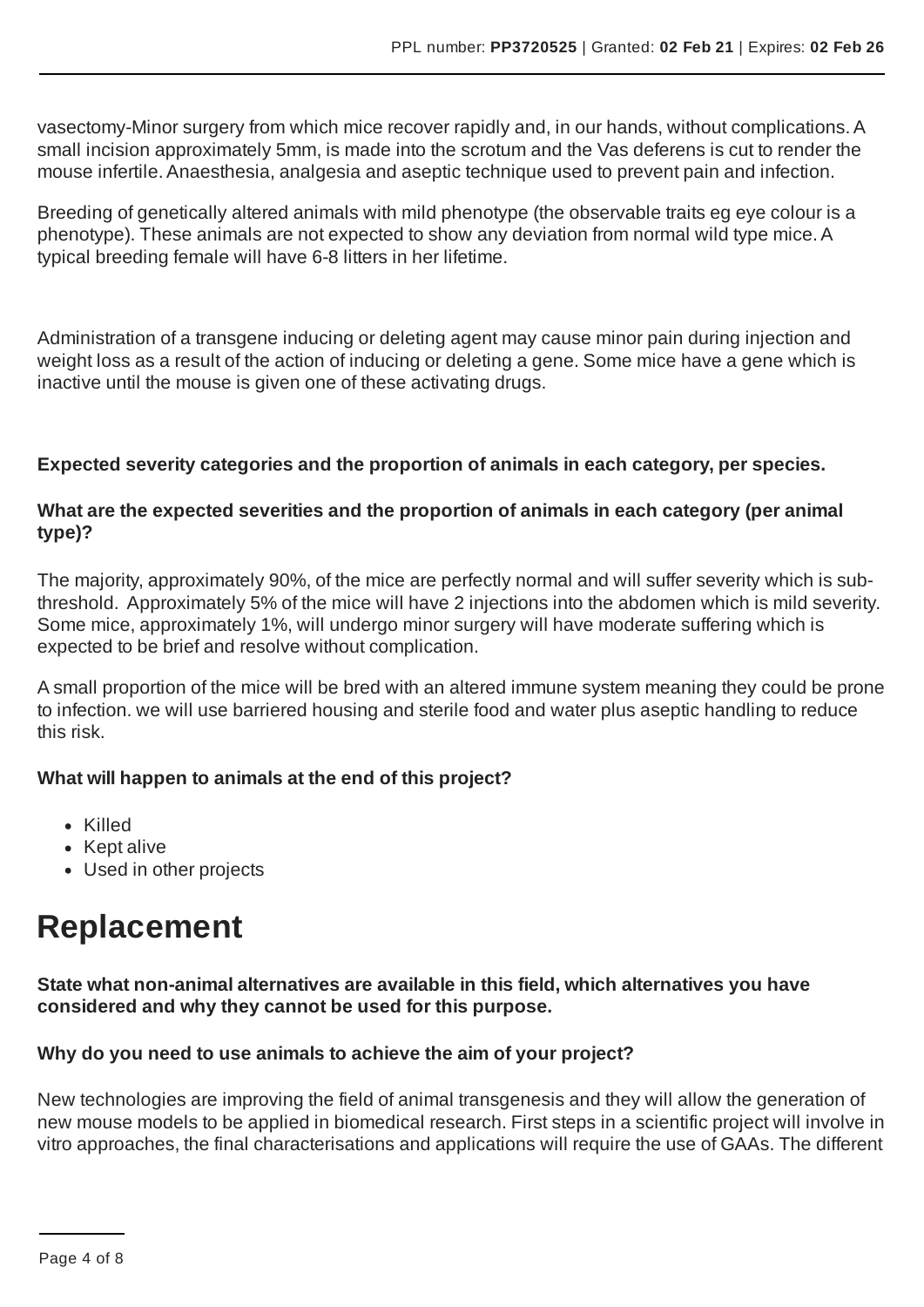animal models will integrate the complete range of molecular, cellular, physiological and behavioural interactions necessary to fully understand how genetic modifications result in normal or abnormal processes

#### **Which non-animal alternatives did you consider for use in this project?**

We have an established cell engineering service as a potential alternative to in vivo models in vertebrates.

#### **Why were they not suitable?**

In-vitro assays cannot adequately model the complete array of molecular, cellular, physiological and behavioural interactions necessary to fully understand how genetic modifications result in normal or abnormal processes.

Invertebrates are a useful adjunct to animal studies in that large throughput of gene alterations can be screened but the differences in circulatory, neurological systems etc limit their use.

Prior to importing or creating a new strain, consideration will be given to the scientific evidence gathered from in vitro data e.g. receptor binding assays to identify appropriate targets and PCR analysis of gene expression. The breeding method and proportion of affected animals produced will also be considered.

All of these factors will be used to justify the introduction and creation of strains under this licence with advice and discussions taken with the researcher and NVS (Named Veterinary Surgeon) as required

 $\mathcal{L}_\text{G} = \{ \mathcal{L}_\text{G} = \{ \mathcal{L}_\text{G} = \{ \mathcal{L}_\text{G} = \{ \mathcal{L}_\text{G} = \{ \mathcal{L}_\text{G} = \{ \mathcal{L}_\text{G} = \{ \mathcal{L}_\text{G} = \{ \mathcal{L}_\text{G} = \{ \mathcal{L}_\text{G} = \{ \mathcal{L}_\text{G} = \{ \mathcal{L}_\text{G} = \{ \mathcal{L}_\text{G} = \{ \mathcal{L}_\text{G} = \{ \mathcal{L}_\text{G} = \{ \mathcal{L}_\text{G$ 

## **Reduction**

**Explain how the numbers of animals for this project were determined. Describe steps that have been taken to reduce animal numbers, and principles used to design studies. Describe practices that are used throughout the project to minimise numbers consistent with scientific objectives, if any. These may include e.g. pilot studies, computer modelling, sharing of tissue and reuse.**

#### **How have you estimated the numbers of animals you will use?**

These numbers are predicted, based on analysis of the number of animals used in the last five years to meet the demand of our researchers.

#### **What steps did you take during the experimental design phase to reduce the number of animals being used in this project?**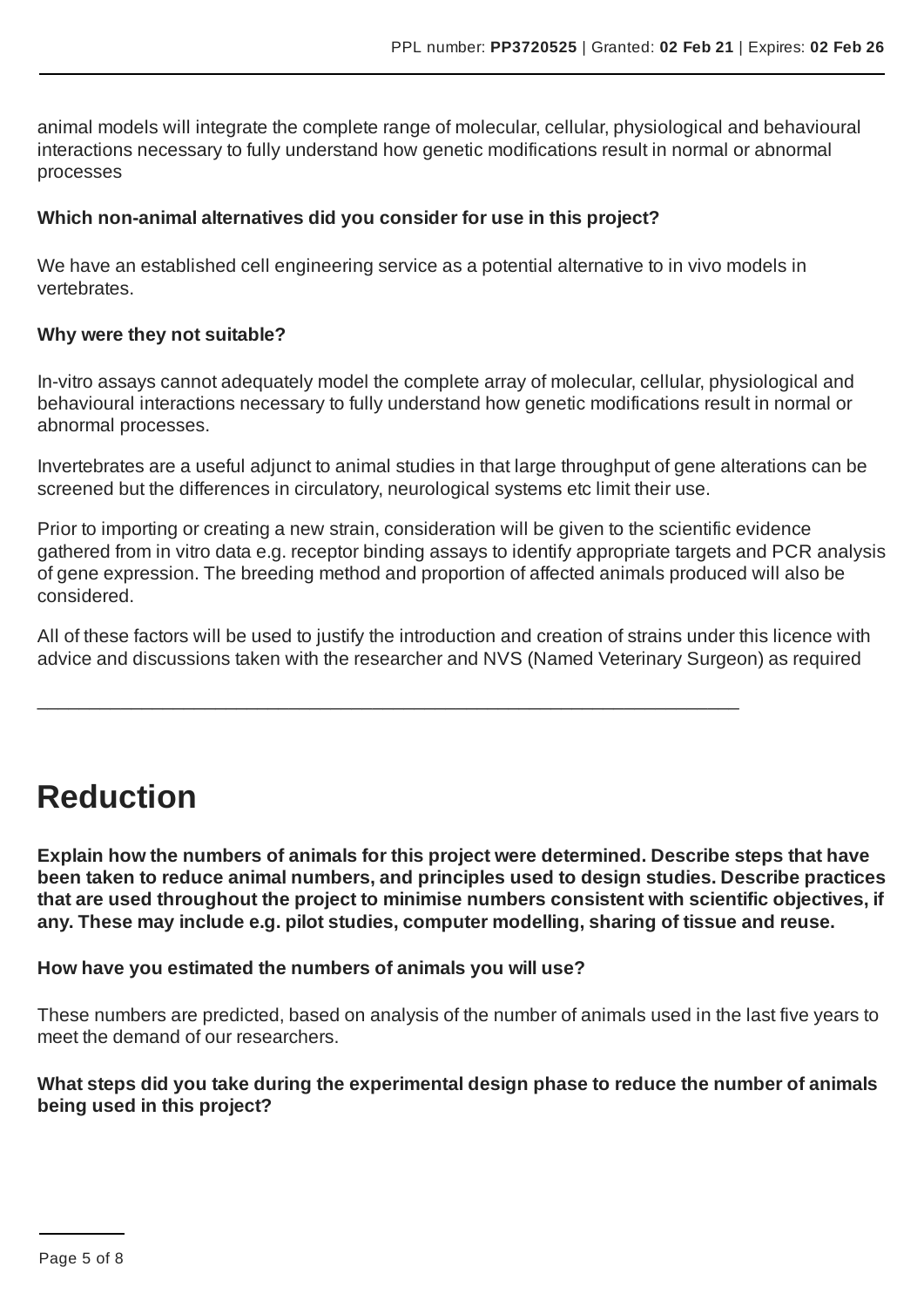Switching to an IVF (In Vitro Fertilization) -based approach to generate mouse embryos in place of traditional overnight mating's reducing the number of mice used by half.

#### **What measures, apart from good experimental design, will you use to optimise the number of animals you plan to use in your project?**

Using efficient breeding techniques including use the Home Office GAA breeding guidelines

Switching to an IVF-based approach to generate mouse embryos in place of traditional overnight matings reducing the number of mice used by half

Integrating CRISPR-Cas9, a gene editing technology, which has greatly reduced the numbers of mice required to make a new transgenic strain for many allele types.

Developed our own method to generate high efficiency long single stranded DNA (lssDNA) donors for gene knock in projects.

## **Refinement**

**Give examples of the specific measures (e.g., increased monitoring, post-operative care, pain management, training of animals) to be taken, in relation to the procedures, to minimise welfare costs (harms) to the animals. Describe the mechanisms in place to take up emerging refinement techniques during the lifetime of the project.**

**Which animal models and methods will you use during this project? Explain why these models and methods cause the least pain, suffering, distress, or lasting harm to the animals.**

This service licence will be used to breed and supply genetically altered mice for research.

Mice are a well-recognised species for work involving genetic alterations and there are standard protocols, methods and reagents used that have been optimised for this species and there acknowledged benefits for use.

Embryos, gametes, sperm and ovarian tissue will be collected from donor strains. They may be cryopreserved or used for the following purposes.

- Fresh or frozen embryos and sperm will be used for rederivation of infected mouse strains to improve health status.
- Gametes, embryos/sperm or/and tissue will be archived by cryopreservation for strain storage in support of the breeding colonies.
- Gametes, embryos/sperm or/and tissue will be used to replace a strain for storage where there is no longer a research requirement to avoid wastage from maintaining 'tick over' breeding programmes.

Page 6 of 8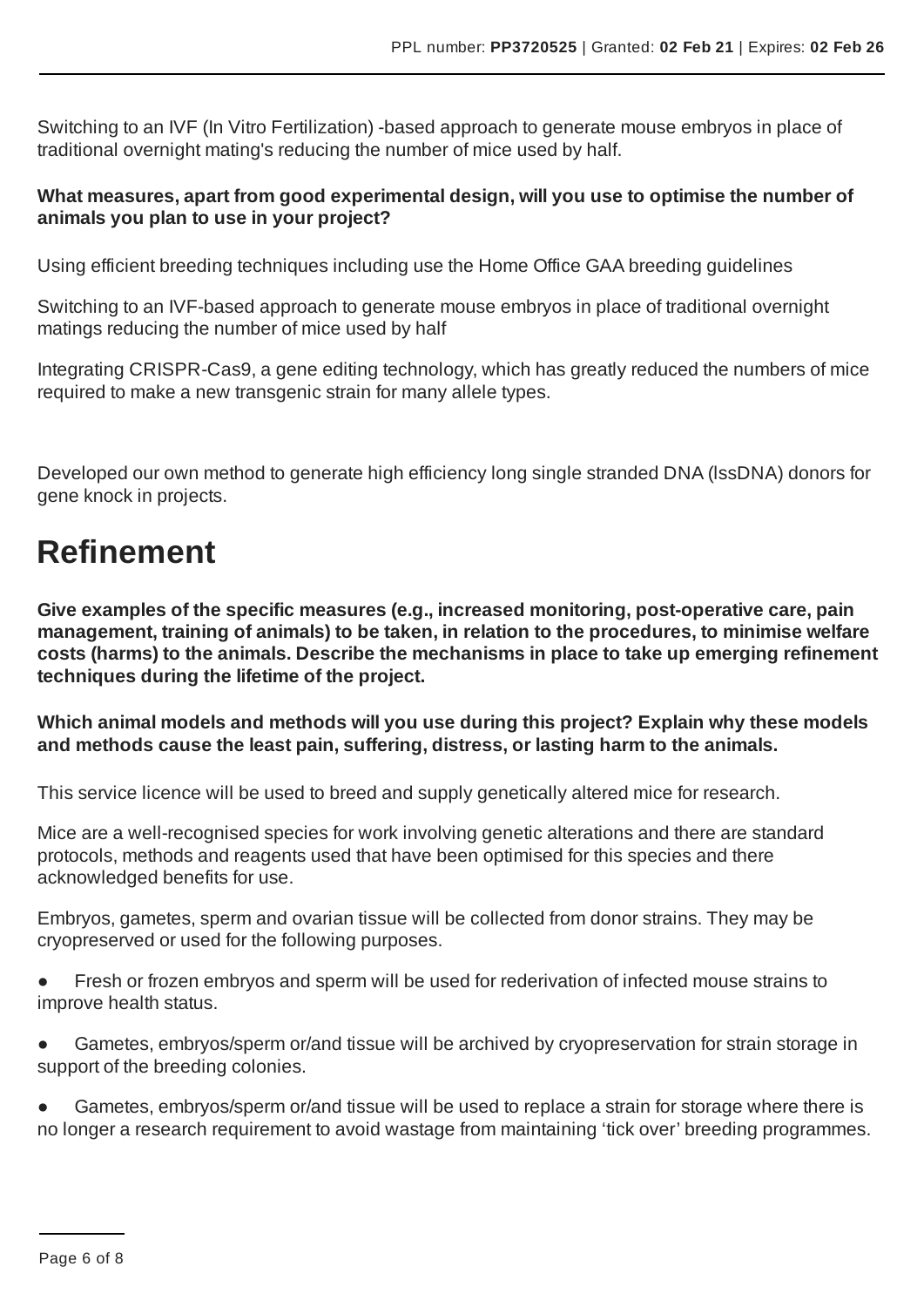Gametes, embryos/sperm or/and tissue will be used where possible instead of live animals to transfer strains to other establishments with in the United Kingdom and abroad

#### **Why can't you use animals that are less sentient?**

It is fundamental that the GAA embryos are implanted into a receptive female and she is then allowed to complete gestation. The resulting offspring will be used in research projects for which the whole mammalian body systems are required.

#### **How will you refine the procedures you're using to minimise the welfare costs (harms) for the animals?**

One of the chief benefits of undertaking this work under a service licence is that all the techniques to be used are undertaken by a small group of highly experienced technical staff which minimises suffering. It also ensures that the highest standards of asepsis are maintained and that appropriate and effective analgesia is always used.

At present NSET represents 5% of our embryo transfer procedures but we aim to increase this proportion within the lifetime of this licence. This is a process where the embryos are introduced into the uterus via the vaginal route rather than surgical implantation.At present this is not as reliable in terms of number of pups born as the surgical method.

We are a part of an NC3R's funded project to develop a genetically sterile male mouse which could replace the vasectomy surgery.

#### **What published best practice guidance will you follow to ensure experiments are conducted in the most refined way?**

I will consult with colleagues across the field and sources such as

#### AWERB

International society for Transgenic Technologies

Animal Welfare and Management Discussion Group

NC3R's Efficient Breeding Strategy

Institute ofAnimal Technology

Efficient Breeding of Genetically Altered Animals Assessment Framework( Home Office)